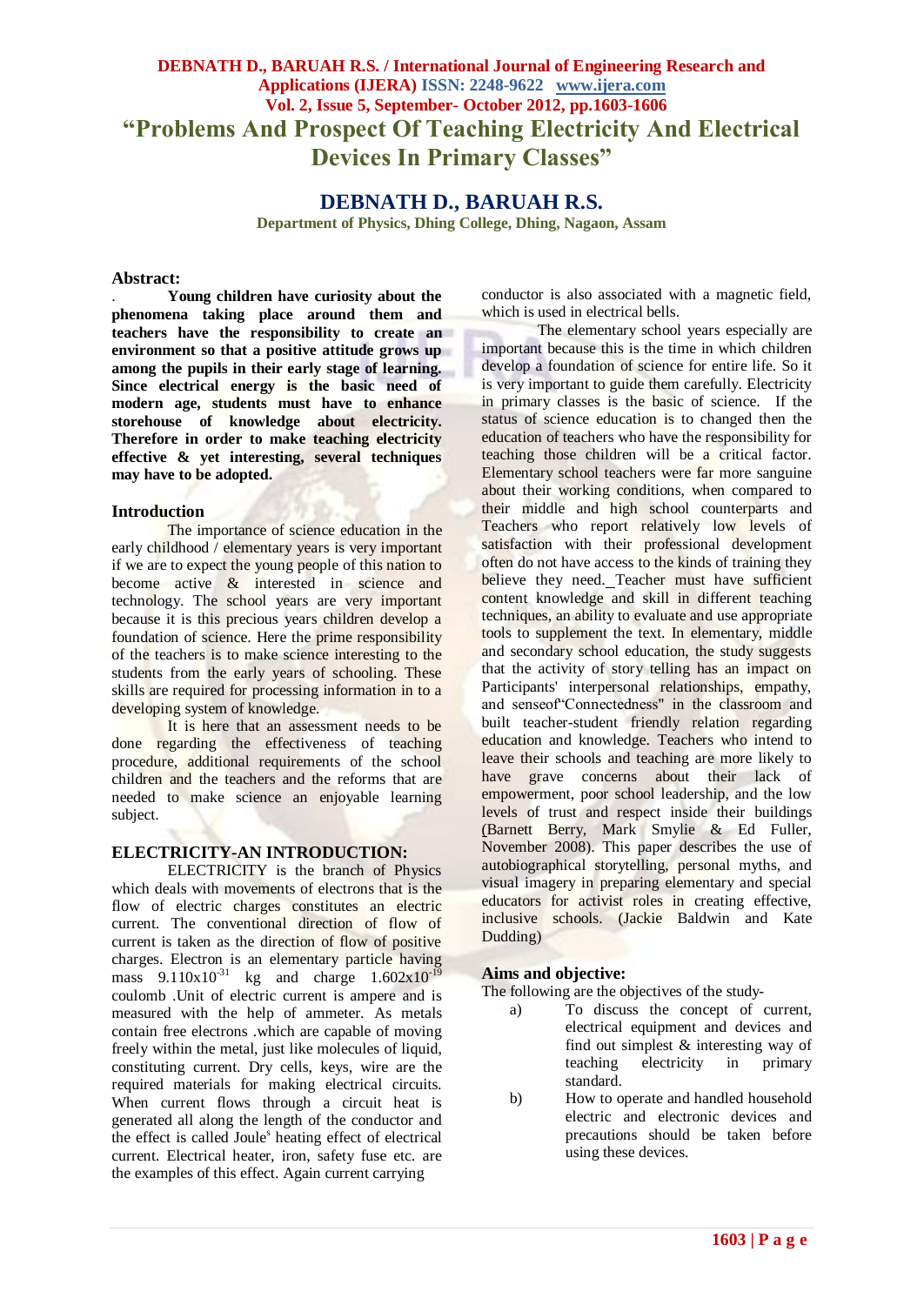### **DEBNATH D., BARUAH R.S. / International Journal of Engineering Research and Applications (IJERA) ISSN: 2248-9622 www.ijera.com Vol. 2, Issue 5, September- October 2012, pp.1603-1606**

- c) To enhance the skill of science teachers regarding the use of the electrical and electronic devices.
- d) Public awareness through the students to minimized accident due to mishandlelling of electrical and electronic devices.
- e) To identify problems with text book.
- f) And to asses the requirements of additional support material for teaching electricity.

## **MATERIALS AND METHOD**

Since the objective of the study was very difficult, a complete and comprehensive analysis was only possible if the views and apprehensions of all the parties i.e. students, science teachers as well as the Head of the institution were surveyed and studied. Different sets of questionnaire were prepared for students, teachers & HOD of the institutions to identity the right need. The key findings are presented in the form of tables, graphs, charts. The questionnaires of the student"s had 25 questions regarding concept on electricity and electronic device, problems of text book, problems of science teachers etc.

### **Limitations of the study:**

Because of the poor attendance of the students due to festive season, socio-economic census duties and forthcoming examination, it was not possible to meet all the students, science teacher and head of the institution the schools.

# **Field study**

**Sample Size:**

A total of 6 Schools were covered in Batadraba Education Block and 170 School children who were present were made respondents.

| SI. | Name of the        | Total no. of |
|-----|--------------------|--------------|
| No. | School             | respondents  |
| 1   | <b>Bhumoraguri</b> | 10           |
|     | S.S.               |              |
|     | Madhabdev          |              |
|     | ME School          |              |
| 2   | Batadrava          | 15           |
|     | Anchalic Girls     |              |
|     | ME School          |              |
| 3   | Athgaon MV         | 45           |
|     | School, Dhing      |              |
| 4   | Dhing Public       | 30           |
|     | <b>High School</b> |              |
| 5   | Dhing              | 20           |
|     | G.B.H.S.           |              |
|     | School             |              |
| б   | Dumdumia           | 50           |
|     | Balisatra H.S.     |              |
|     | School             |              |

Since the study was conducted during the festive season as well as examination season, the desired maximum number of respondents could not be met by us. A total of 170 Students were made respondents.

| SI.<br>N <sub>0</sub> | Name of the<br>school                              | Total no.<br>оf<br>question<br>S | Averag<br>e<br>correct<br>answer | <b>of</b><br>$\frac{6}{10}$<br>correc<br>t.<br>answe<br>r |
|-----------------------|----------------------------------------------------|----------------------------------|----------------------------------|-----------------------------------------------------------|
| 1                     | Bhumoragur<br>S.S.<br>i.<br>Madhabdev<br>ME School | 25                               | 14                               | 56%                                                       |
| 2                     | <b>Batadrava</b><br>Anchalic<br>Girls ME<br>School | 25                               | 10                               | 40%                                                       |
| 3                     | Athgaon<br>MV School,<br><b>Dhing</b>              | 25                               | 12                               | 48%                                                       |
| $\overline{4}$        | <b>Dhing</b><br>Public High<br>School              | 25                               | 9                                | 36%                                                       |
| 5                     | <b>Dhing</b><br>G.B.H.S.<br>School                 | 25                               | 16                               | 64%                                                       |
| 6                     | Dumdumia<br>Balisatra<br>H.S. School               | 25                               | 11                               | 44%                                                       |

#### **Analysis of students feed back:**

Average percentage of the average correct answer is 48%. It reveals that the knowledge gathered from text book is average.



**Fig. shows the comparative study of questionnaire of different schools.**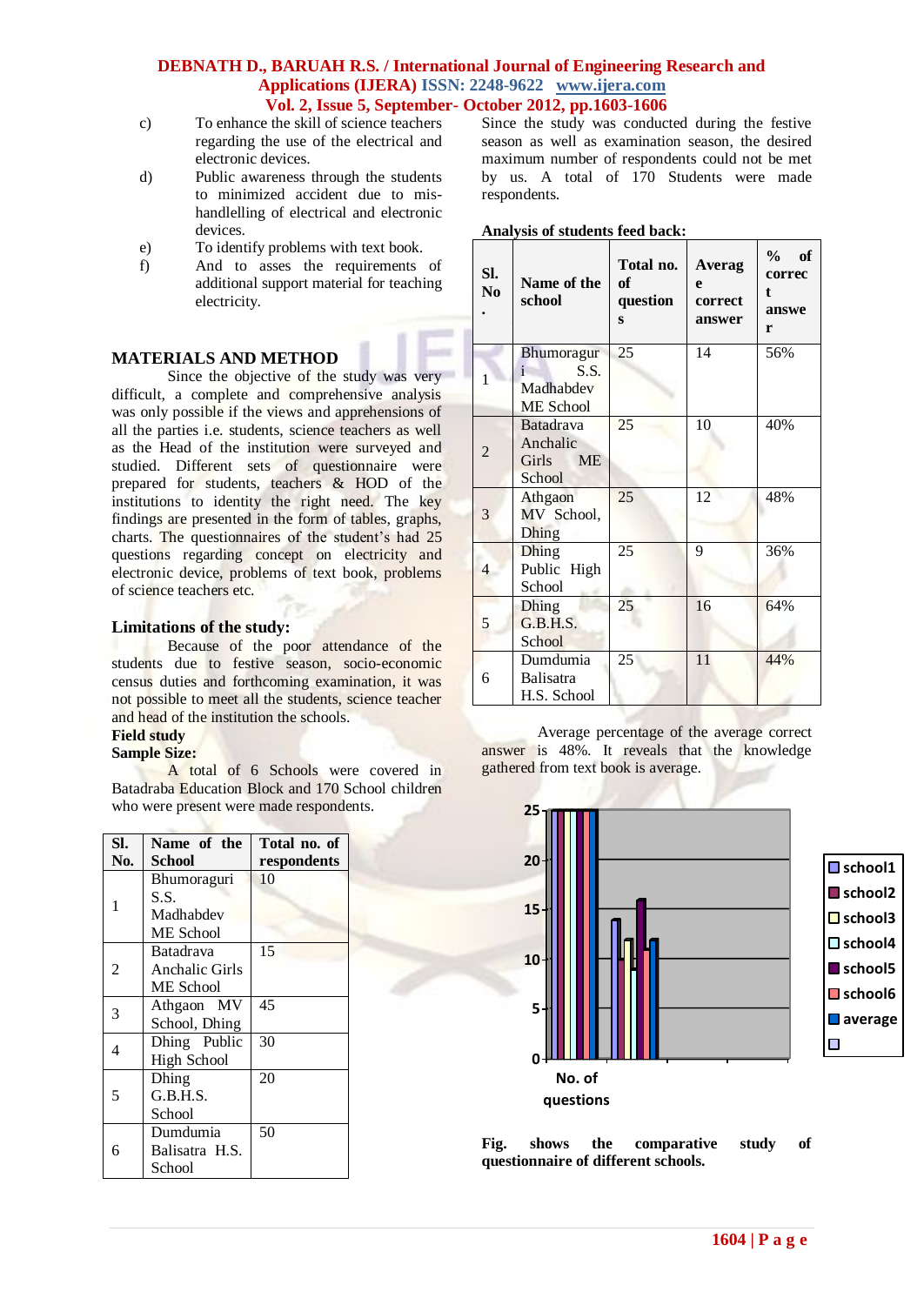### **DEBNATH D., BARUAH R.S. / International Journal of Engineering Research and Applications (IJERA) ISSN: 2248-9622 www.ijera.com Vol. 2, Issue 5, September- October 2012, pp.1603-1606**

The students of in all schools were asked questions about the teaching method by teachers. 25% of the students said that the science teacher only read from the text book (without using black board) & they (students) listen. It is practically a monologue. Only 52% science teacher make use of black board and 23% give examples while explaining the text books. While testing the basic knowledge of the students questions were asked from the questionnaire, It was found that 48% correct answers was given by the students, which were very basic. Al most 70% of the students have not been handled electrical devices although the tools are readily available.

In this regards, teacher should take necessary steps and work on it. The learning abilities of the students to a large extent are dependent upon the way the teacher is able to make his /her views more easily acceptable as well as interesting.

Teaching electricity is never very easy since it requires adequate communication skills by the teacher concerned. In terms of "communication skills' the teachers just manages to meet the average standards. It is observed that most of schools do not have sufficient furniture's in the class room.. Laboratory facilities are not up to the mark in many schools. It may be noted that the necessary furniture's, laboratory facilities are very essential for teaching and learning. Since the schools do not have laboratory facilities with Laboratory equipments, it is not possible to impart "practical base knowledge in electricity" to the students. They just go through the usual process i.e. black board and text book, thus making the learning process monotonous which is also reflected in the survey which shows that 55% of the students are able to understand the subject matter clearly. This is a big loophole. On the other hand, only a few teachers have attended carrier enhancement course / orientation course. As a result teachers are not aware of modern methods of teaching. No additional tools (computer/ study tour/ practical / others) are used by the teachers to make the subject matter interesting & interactive.

Three vital areas of improvements were identified in the text book. There are -

- (i) Most of the teachers are not satisfied with the various definitions and explanation given in the text book. So, the definitions should be very clear in simple language so that children can easily understand the subject matter.
- (ii) Secondly, printing and paper quality. Printing & paper quality must be improved to make it more attractive which 90% of teachers suggested. And

Also emphasize should be given in proper labeling (specifically in pictorial depiction or in diagrams) to make things crystal clear to the students. Lastly, surprisingly not

even a single school I visited had library / library facility which is considered as a minimum requirements for a good school. In absence of a library, students are not able to refer to books (other than text books) and thus are being deprived of quality / additional information.

## **Conclusion and Recommendations:**

During our project period, our team wanted to visit 6 schools in Batadrava Block. But, due to time constrain, it was not possible to collect data from all schools. So we collected samples from 6 schools. And after analyzing the data the following conclusions were drawn:

(i) Although the phenomenon of electricity is very interesting but students are not eager enough to learn because the teaching-learning process is examination oriented. The tests of students revealed that they are not able to answer basic questions. As a result it can be concluded that there is a gap between the knowledge gathered through books and its applicability in real life.

(ii) Laboratory facility as well as experimental tools is an essential parameter for teaching. If an electrical phenomenon is explained with tools like battery, wires, ammeter, voltmeter etc. the topic seems to be very easy to learn. But there are few schools which provide such equipments.

iii) This may suggest that not all teachers are confident in their ability to use available laboratory equipment. The survey administered to seventy-nine science teachers asked if they are comfortable using the following: microscopes, Bunsen burners, balances, thermometers, autoclaves. The data reveals that teachers are comfortable with some types of equipment, but not others.

iv) Although all science teachers are qualified, but in absence of proper training of modern methods of teaching, their competency level has remained static. These aspects need to be looked into. Teachers must be able to evaluate students learning and competence level beyond the school text book.

(v) The quality of the text book both in terms of material and content is not sufficiently good. Paper  $&$  quality, diagram, definitions etc. needs to be improved and made simple. Al most all teachers have acknowledged that the absence of a library hamper the teaching process.

## **Recommendations:**

- A good, well equipped laboratory is one of the very basic needs of science department of a school. There for a science laboratory is a must for each school.
- A good library acts a reservoir of information. Emphasize must be laid to provide library facility to each school.
- There is a need to evaluate students learning and competence level beyond the